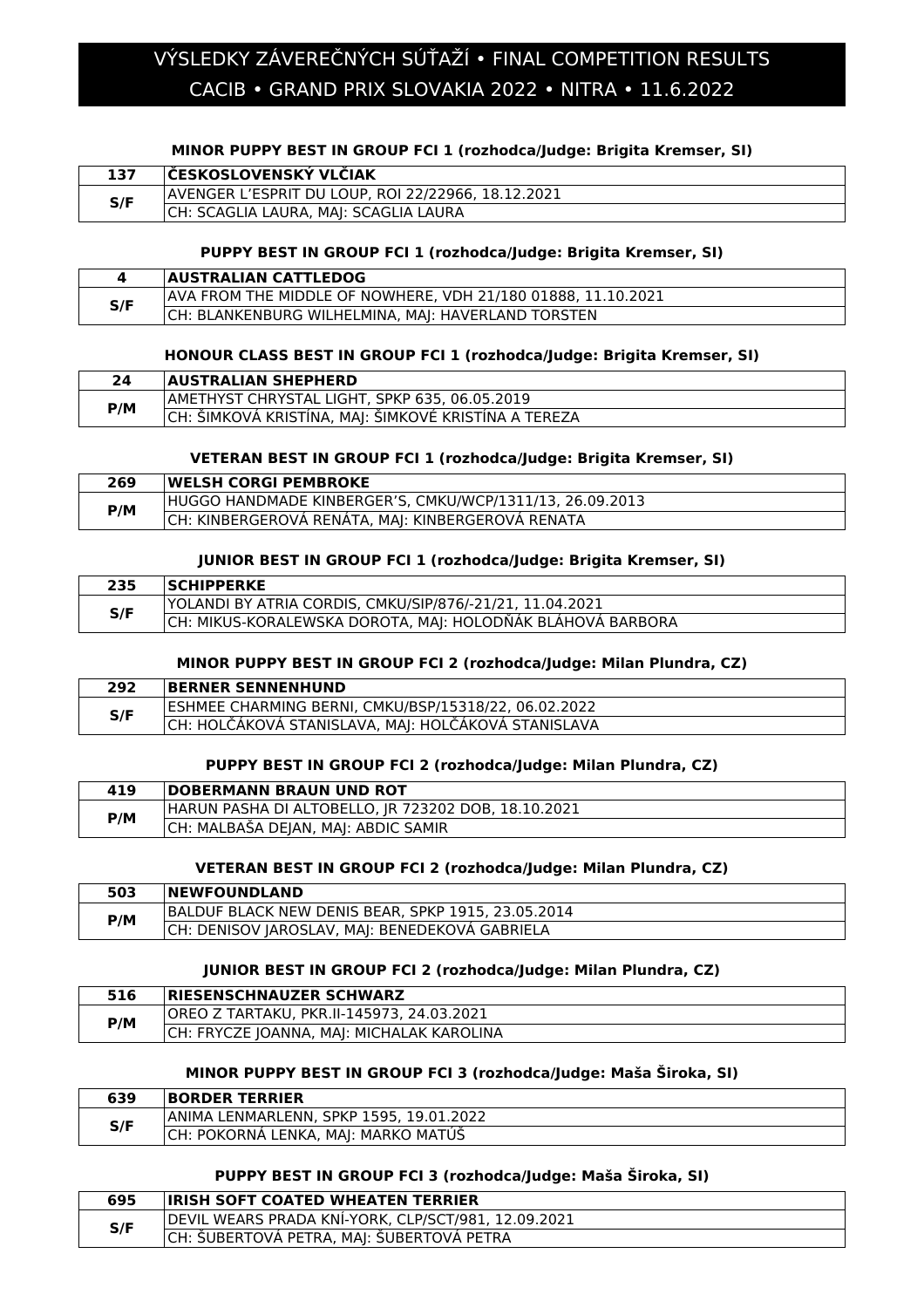#### **VETERAN BEST IN GROUP FCI 3 (rozhodca/Judge: Maša Široka, SI)**

| 694 | <b>IRISH SOFT COATED WHEATEN TERRIER</b>        |
|-----|-------------------------------------------------|
| P/M | HOUSE OF SOFTY ORLANDO, CLP/SCT/580, 24.11.2011 |
|     | CH: RUDOLPH ULRIKE, MAJ: ŠUBERTOVÁ PETRA        |

#### **JUNIOR BEST IN GROUP FCI 3 (rozhodca/Judge: Maša Široka, SI)**

| 785 | <b>TERRIER BRAZILEIRO</b>                                    |
|-----|--------------------------------------------------------------|
| S/F | MDV LORENA DO JARDIM IMBUI, CBKC RG/RJB/21/02312, 10.03.2021 |
|     | CH: MAGALHAES ANDRADE THAYANA, MAJ: PRIKLER ANDREA           |

#### **MINOR PUPPY BEST IN GROUP FCI 4 (rozhodca/Judge: Patricia Burunkai, HU)**

| 825 | <b>DACHSHUND KURZHAAR</b>                 |
|-----|-------------------------------------------|
| P/M | FENRIR LEJKIN DVOR, SPKP 7921, 01.01.2022 |
|     | CH: PÁRIČKOVÁ JANA, MAJ: ŽÁČEK TOMÁŠ      |

# **PUPPY BEST IN GROUP FCI 4 (rozhodca/Judge: Patricia Burunkai, HU)**

| 842 | <b>DACHSHUND KURZHAAR ZWERG</b>                      |
|-----|------------------------------------------------------|
| S/F | ABBY VOM BELLA'S FAIRY GARDEN. SPKP 6838. 01.01.2022 |
|     | CH: SZOKEOVÁ KATARÍNA, MAJ: HRNČIAROVÁ NATÁLIA       |
|     |                                                      |

#### **JUNIOR BEST IN GROUP FCI 4 (rozhodca/Judge: Patricia Burunkai, HU)**

| 851 | <b>DACHSHUND LANGHAAR KANINCHEN</b>         |
|-----|---------------------------------------------|
|     | JASMAN TERRA VARANZA, SPKP 6964, 29.06.2021 |
| P/M | CH: BALOGHOVÁ PETRA, MAJ: FÜLE TOMÁŠ        |

#### **MINOR PUPPY BEST IN GROUP FCI 5 (rozhodca/Judge: Gabriela Ridarčíková, SK)**

| 907 | <b>BASENII</b>                            |
|-----|-------------------------------------------|
| S/F | AURORA THE HAPPIEST, SPKP 157, 01.01.2022 |
|     | CH: BELOVIČ MATÚŠ, MAJ: BELOVIČ MATÚŠ     |

### **PUPPY BEST IN GROUP FCI 5 (rozhodca/Judge: Gabriela Ridarčíková, SK)**

| 997 | <b>SHIBA</b>                                                  |
|-----|---------------------------------------------------------------|
| S/F | JJUTUSH JASAMAN IBARA, SPKP 729, 23.11.2021                   |
|     | CH: NOVIKOVA ELENA, MAJ: DICHTLEROVÁ ZUZANA + ARTEMENKO ELENA |

## **HONOUR CLASS BEST IN GROUP FCI 5 (rozhodca/Judge: Gabriela Ridarčíková, SK)**

| 973 | <b>PERRO SIN PELO DEL PERU PEQUENO</b>          |
|-----|-------------------------------------------------|
| P/M | AKASH INSPIRIUM, VDH/CER P 4271/19Ü, 27.07.2017 |
|     | CH: KRAVCOVÁ MICHAELA, MAJ: HILDEBRANDT SINA    |

# **VETERAN BEST IN GROUP FCI 5 (rozhodca/Judge: Gabriela Ridarčíková, SK)**

| 923 | <b>DEUTSCHER KLEINSPITZ NEUFARBEN</b>              |
|-----|----------------------------------------------------|
| S/F | GITA MARIADOLF, SPKP 938, 20.12.2013               |
|     | CH: ŠKROCHOVÁ MÁRIA, MAJ: SOPKO PETER + SOPKO HANA |

## **JUNIOR BEST IN GROUP FCI 5 (rozhodca/Judge: Gabriela Ridarčíková, SK)**

| 1024 | <b>IXOLOITZCUINTLE STANDARD</b>                         |
|------|---------------------------------------------------------|
| S/F  | TLAYUDA (ALONSO/TOJO), MET.MEX.MEZT.11/H/22, 02.05.2021 |
|      | CH: ALONSO MIGUEL Y SILVIA TOJO, MAJ: HERCZEG BEÁTA     |

# **MINOR PUPPY BEST IN GROUP FCI 6 (rozhodca/Judge: Iva Černohubová, CZ)**

| 1049 | <b>BEAGLE</b>                                     |
|------|---------------------------------------------------|
| S/F  | ALISHA OD UNINSKEHO POTOKA, SPKP 2107, 08.02.2022 |
|      | ICH: DRÚŽEK PETER, MAJ: DRÚŽEK PETER              |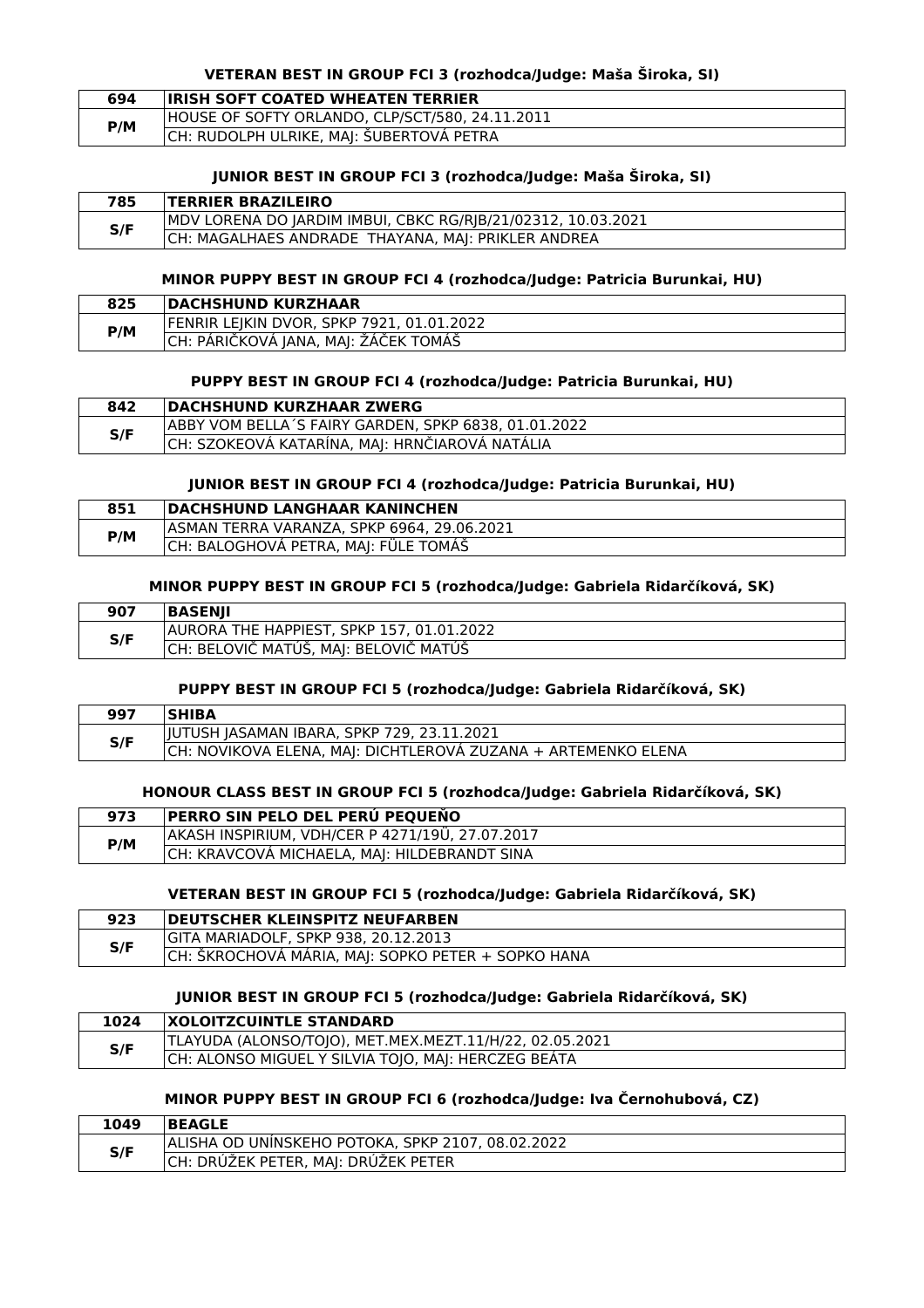### **PUPPY BEST IN GROUP FCI 6 (rozhodca/Judge: Iva Černohubová, CZ)**

| 1101 | <b>RHODESIAN RIDGEBACK</b>                             |
|------|--------------------------------------------------------|
| P/M  | INIDOS GALIUM AUKSINIS FENIKSAS, SPKP 2738, 23.11.2021 |
|      | CH: KAIRYTÉ ŠARUNÉ, MAJ: PÁDIVÁ ALEXANDRA              |

### **VETERAN BEST IN GROUP FCI 6 (rozhodca/Judge: Iva Černohubová, CZ)**

| 1088 | <b>DALMATINSKI PAS</b>                        |
|------|-----------------------------------------------|
| S/F  | LANCIA S. STRACIATELLA, SPKP 1349, 24.06.2013 |
|      | CH: GÜRTLEROVÁ JANA, MAJ: GÜRTLER ANDREJ      |

#### **JUNIOR BEST IN GROUP FCI 6 (rozhodca/Judge: Iva Černohubová, CZ)**

| 1079 | <b>IDALMATINSKI PAS</b>                                   |
|------|-----------------------------------------------------------|
| S/F  | EASY MONEY IZ TERLETSKOY DUBRAVY, RKF 6202804, 14.04.2021 |
|      | CH: PETRÁKOVÁ IRINA, MAJ: MAHELOVÁ MONIKA                 |

# **PUPPY BEST IN GROUP FCI 7 (rozhodca/Judge: Róbert Kotlár, HU)**

| 1135 | <b>BRACCO ITALIANO</b>                                    |
|------|-----------------------------------------------------------|
| S/F  | POLCEVERA'S S ZIVAGA. PKR.VII-20839. 13.11.2021           |
|      | CH: SODINI MAURIZIO, MAJ: NIEKRASIEWICZ-ZABOROWICZ DOROTA |
|      |                                                           |

#### **VETERAN BEST IN GROUP FCI 7 (rozhodca/Judge: Róbert Kotlár, HU)**

|     | <b>GORDON SETTER</b>                                    |
|-----|---------------------------------------------------------|
| P/M | SHOWPOINT LIGHT MY FIRE, VDH/DPSZ GS 17/001, 21.01.2014 |
|     | CH: HOUVILA PIRJO, MAJ: FORMAN VERENA + ASPHOLM SOPHIE  |

### **JUNIOR BEST IN GROUP FCI 7 (rozhodca/Judge: Róbert Kotlár, HU)**

| 1229 | <b>IWEIMARANER KURZHAAR</b>                      |
|------|--------------------------------------------------|
| P/M  | DASH D'ARGENTO SUERTE, CLP/VOK/11894, 09.04.2021 |
|      | CH: ŠMEGROVÁ MICHAELA, MAJ: VŠETIČKA ROMAN       |

# **MINOR PUPPY BEST IN GROUP FCI 8 (rozhodca/Judge: Radim Kašpar, CZ)**

| 1382 | <b>LABRADOR RETRIEVER</b>                       |
|------|-------------------------------------------------|
| S/F  | BECAUSE OF YOU Z CHOCE, SPKP 8129, 29.01.2022   |
|      | CH: PALUŠKOVÁ KATARÍNA, MAJ: PALUŠKOVÁ KATARÍNA |

# **PUPPY BEST IN GROUP FCI 8 (rozhodca/Judge: Radim Kašpar, CZ)**

| 1287 | <b>ENGLISH COCKER SPANIEL COLOURS</b>                                  |
|------|------------------------------------------------------------------------|
| S/F  | SIMPLY SPECIAL STANIA SKAR-LINE COLOUR RANGE, CLP/AC/40544, 06.11.2021 |
|      | CH: ŠKAREK LADISLAV, MAJ: ŠKAREK LADISLAV                              |

### **HONOUR CLASS BEST IN GROUP FCI 8 (rozhodca/Judge: Radim Kašpar, CZ)**

| 1246 | AMERICAN COCKER SPANIEL BLACK                       |
|------|-----------------------------------------------------|
| P/M  | LAYTON YOUR AND MY GENARO, SLRAK-000108, 28.04.2015 |
|      | CH: VOLÁRIKOVÁ LINDA, MAJ: NIKOLIČ ALBINA           |

#### **VETERAN BEST IN GROUP FCI 8 (rozhodca/Judge: Radim Kašpar, CZ)**

| 1277 | ENGLISH COCKER SPANIEL BLACK!                   |
|------|-------------------------------------------------|
| P/M  | EMIR Z BOJNICKÝCH ÚDOLOV, SPKP 2334, 12.05.2014 |
|      | CH: LEVICKÝ PAVOL, MAJ: LEVICKÝ PAVOL           |

### **JUNIOR BEST IN GROUP FCI 8 (rozhodca/Judge: Radim Kašpar, CZ)**

| 1357 | <b>GOLDEN RETRIEVER</b>                            |
|------|----------------------------------------------------|
| S/F  | SOUL SIMPHONY MY ANGEL TOMI, SPKP 4224, 07.04.2021 |
|      | CH: ZELIKOVIC BOIAN, MAI: NECHALOVA JANA           |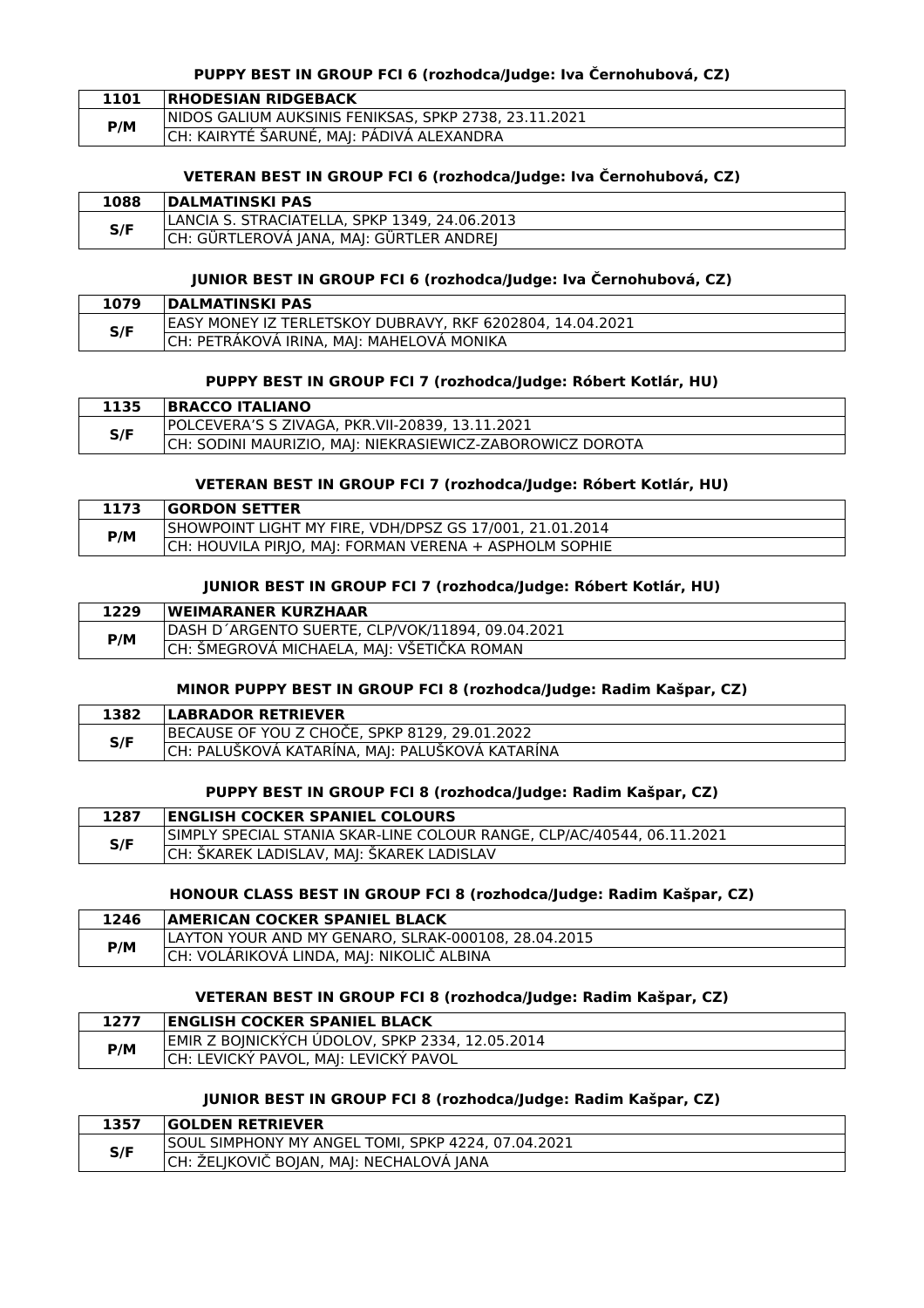#### **MINOR PUPPY BEST IN GROUP FCI 9 (rozhodca/Judge: Sean Delmar, IE)**

| 1550 | <b>CANICHE NAIN FAWN</b>                        |
|------|-------------------------------------------------|
| P/M  | DUSET DARAM BRONCO, VDH/DPZ 179 552, 03.01.2022 |
|      | CH: SLADOLJEV ANKA HANA, MAJ: OSVÁTH GABRIELLA  |

#### **PUPPY BEST IN GROUP FCI 9 (rozhodca/Judge: Sean Delmar, IE)**

| 1751 | <b>TIBETAN TERRIER</b>                                  |
|------|---------------------------------------------------------|
| S/F  | FIREBIRD OF PARADISE ERBOSEDITION. SPKP 395. 31.10.2021 |
|      | CH: KUČERKOVÁ VERONIKA , MAJ: KUČERKOVÁ VERONIKA        |

#### **HONOUR CLASS BEST IN GROUP FCI 9 (rozhodca/Judge: Sean Delmar, IE)**

| 1461 | <b>BOSTON TERRIER</b>                           |
|------|-------------------------------------------------|
| S/F  | PRALINKA CANIN SOURIS, PKR.IX-87270, 06.02.2020 |
|      | CH: RYBAK EWELINA, MAJ: RYBAK EWELINA           |

# **VETERAN BEST IN GROUP FCI 9 (rozhodca/Judge: Sean Delmar, IE)**

| 1734 | <b>ISHIH TZU</b>                                     |
|------|------------------------------------------------------|
| P/M  | CONSTANTINE SALUSANA, CMKU/SHI/5810/13, 15.12.2013   |
|      | CH: KUBA ALEXANDR. MAI: KUBA ALEXANDR + KUBOVA LUCIE |

#### **JUNIOR BEST IN GROUP FCI 9 (rozhodca/Judge: Sean Delmar, IE)**

| 1688 | MOPS (PUG)                                                 |
|------|------------------------------------------------------------|
| P/M  | GROF LEGEND-FLOYD FREEDOM FIGHTER, JR 76180 MP, 21.08.2021 |
|      | CH: SEKULIĆ VLADO, MAJ: TIBAY NORBERT + VLADO SEKULIC      |

#### **MINOR PUPPY BEST IN GROUP FCI 10 (rozhodca/Judge: Rui Oliveira, PT)**

| 1823 | <b>WHIPPET</b>                                  |
|------|-------------------------------------------------|
| P/M  | ALIIAMO'S KING OF THRONES. SPKP 962. 24.01.2022 |
|      | CH: KOZANKOVA MONIKA, MAJ: HEČKOVA MICHAELA     |

# **PUPPY BEST IN GROUP FCI 10 (rozhodca/Judge: Rui Oliveira, PT)**

| 1784 | <b>IRISH WOLFHOUND</b>                        |
|------|-----------------------------------------------|
| S/F  | ETERNAL ESME ERDOR IRIS, SPKP 812, 27.11.2021 |
|      | CH: HOLBOVA MARTINA, MAJ: HOLBOVÁ MARTINA     |

## **HONOUR CLASS BEST IN GROUP FCI 10 (rozhodca/Judge: Rui Oliveira, PT)**

| 1840 | <b>WHIPPET</b>                                     |
|------|----------------------------------------------------|
| P/M  | CILTALLE CALWEN NEW FEDAR, CLP/WH/4589, 31.03.2018 |
|      | CH: BERAN JAN, MAJ: SOUKUP LUKAS + BERAN JAN       |

### **VETERAN BEST IN GROUP FCI 10 (rozhodca/Judge: Rui Oliveira, PT)**

| 1841 | <b>WHIPPET</b>                                |
|------|-----------------------------------------------|
| P/M  | ESTRAGON SUPRA CETERA, PKR.X-9227, 12.08.2013 |
|      | CH: LAZAREWICZ ANETA, MAJ: JENCZ DONATA       |

#### **JUNIOR BEST IN GROUP FCI 10 (rozhodca/Judge: Rui Oliveira, PT)**

| 1767 | <b>BORZOI</b>                                        |
|------|------------------------------------------------------|
|      | BRASLETKA LENEL SOUSEDIK, CMKU/B/4295/21, 14.05.2021 |
| S/F  | CH: SOUSEDÍKOVÁ MARKÉTA, MAJ: HÚŽEVKOVÁ LENKA        |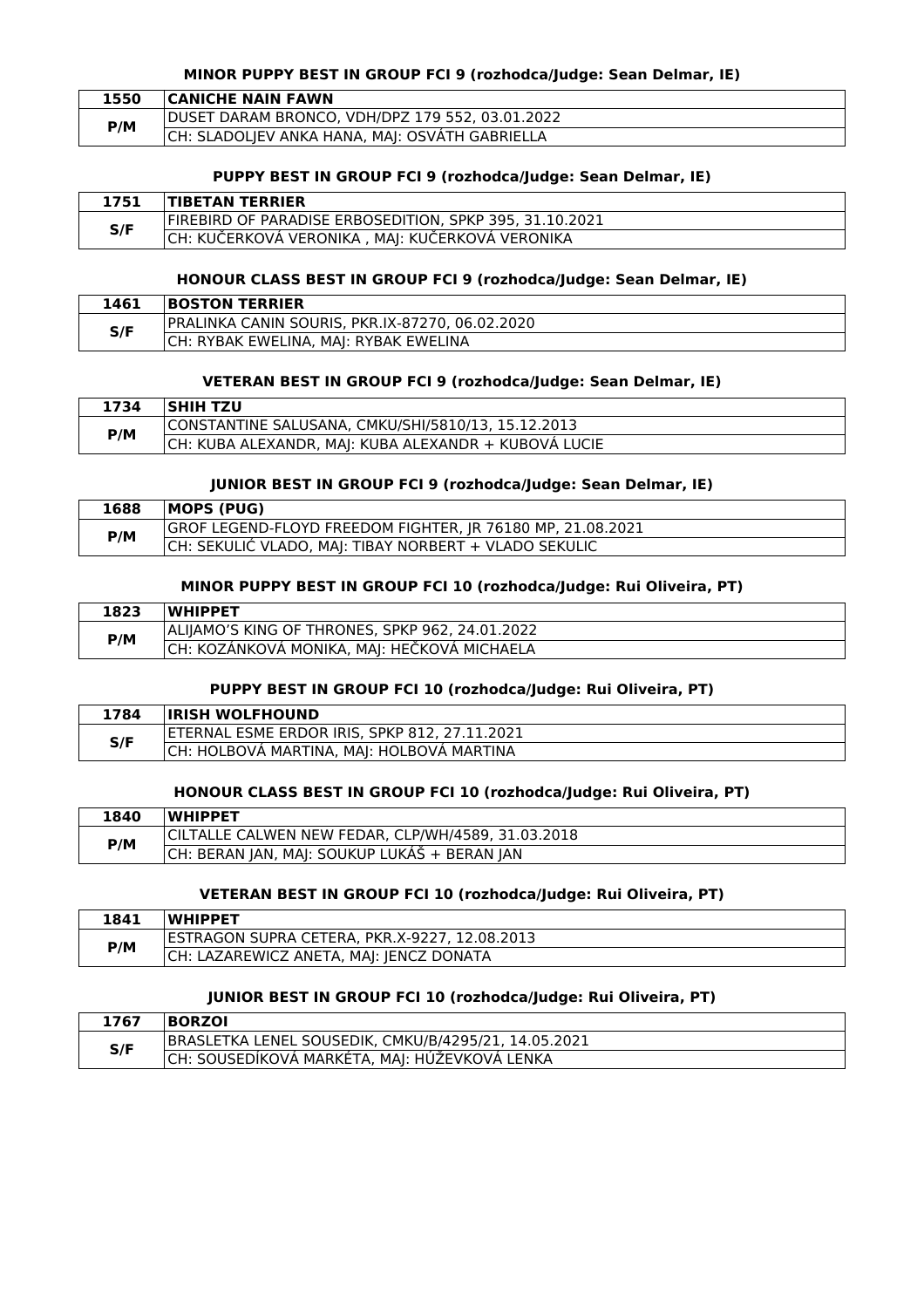#### **NAJKRAJŠÍ JEDINEC Z PLEMIEN NEUZNANÝCH FCI • NON FCI RECOGNIZED BREEDS COMPETITION (rozhodca/Judge: András Korózs, HU)**

#### **1 1863 BIEWER YORKSHIRE TERRIER P/M** OLA DE GRAS GOLD STARDUST, RKF 5668475 RB, 28.06.2019 CH: PTICHENKO O.A., MAJ: KABACIŃSKA DOMINIKA **2 1885 MOSKOVSKAJA STOROŽEVAJA SOBAKA P/M** ADONIS ODDANÝ STRÁŽCA, N REG/MSP/646/-21/19, 29.11.2019 CH: BRUNDZA MAREK, MAJ: PRCHAL JAROSLAV **3 1892 WHIPPET LONGHAIRED (SILKEN WINDSPRITE) P/M** MICHAEL DOUGLAS BEAMI ŠAHRAK, SPKP RG 30, 01.04.2016 CH: SLAVÍKOVÁ BEATRICE, MAJ: KÓŠOVÁ MONIKA

# **VEĽKÁ NÁRODNÁ CENA • GRAND PRIX NATIONAL BREEDS (rozhodca/Judge: Jaroslav Matyáš, SK)**

|   | 157 | ČESKOSLOVENSKÝ VLČIAK                                    |
|---|-----|----------------------------------------------------------|
|   | S/F | LETY SIA CORDA ELIZABETH LUPORUM, SPKP 4199, 23.02.2020  |
|   |     | CH: ČIČMANCOVÁ ELIŠKA, MAJ: ČIČMANCOVÁ ELIŠKA            |
|   |     | 1218 SLOVENSKÝ HRUBOSRSTÝ STAVAČ                         |
|   | P/M | DJANGO DANIBULL, SPKP 1930, 08.05.2020                   |
|   |     | CH: HREŽÍK DANIEL, MAJ: HREŽÍK DANIEL + TISOCZKY ĽUDOVÍT |
|   | 255 | SLOVENSKÝ ČUVAČ                                          |
| 3 | S/F | MONA OSTRÁ HORA, CMKU/SC/3339/-21/20, 04.05.2020         |
|   |     | CH: ŠTEFÁNEK ALOJZ, MAJ: KOCOURKOVÁ JARMILA              |

# **NAJKRAJŠIA CHOVATEĽSKÁ SKUPINA · BEST BREEDER'S GROUP (rozhodca/Judge: Ondrej Dudáš,**

|  | s e<br>. . |  |  |  |
|--|------------|--|--|--|
|  |            |  |  |  |

- **1 AMERICAN AKITA** PEARL RIVER CHOVATEĽ: KLUSKOVÁ MARKÉTA
- **2 AMERICAN COCKER SPANIEL BLACK** LAYTON CHOVATEĽ: VOLÁRIKOVÁ LINDA
- **3 PERRO SIN PELO DEL PERÚ GRANDE** CEDERIKON CHOVATEĽ: DEMETEROVÁ PETRA

# **NAJKRAJŠÍ MLADŠÍ DORAST · MINOR PUPPY BIS (rozhodca/Judge: Bojan Mataković, HR)**

|   | 292 | <b>BERNER SENNENHUND</b>                             |
|---|-----|------------------------------------------------------|
|   | S/F | ESHMEE CHARMING BERNI, CMKU/BSP/15318/22, 06.02.2022 |
|   |     | CH: HOLČÁKOVÁ STANISLAVA, MAJ: HOLČÁKOVÁ STANISLAVA  |
| 2 | 639 | <b>BORDER TERRIER</b>                                |
|   | S/F | ANIMA LENMARLENN, SPKP 1595, 19.01.2022              |
|   |     | CH: POKORNÁ LENKA, MAJ: MARKO MATÚŠ                  |
|   |     | <b>1382 LABRADOR RETRIEVER</b>                       |
| 3 | S/F | BECAUSE OF YOU Z CHOČE, SPKP 8129, 29.01.2022        |
|   |     | CH: PALUŠKOVÁ KATARÍNA, MAJ: PALUŠKOVÁ KATARÍNA      |

# **NAJKRAJŠÍ DORAST · PUPPY BIS (rozhodca/Judge: Judit Korózs-Papp, HU)**

|        |     | <b>1784 IRISH WOLFHOUND</b>                                  |
|--------|-----|--------------------------------------------------------------|
|        | S/F | ETERNAL ESME ERDOR IRIS, SPKP 812, 27.11.2021                |
|        |     | CH: HOLBOVÁ MARTINA, MAJ: HOLBOVÁ MARTINA                    |
| 2      |     | 1135 BRACCO ITALIANO                                         |
|        | S/F | POLCEVERA'S S ZIVAGA, PKR.VII-20839, 13.11.2021              |
|        |     | CH: SODINI MAURIZIO, MAJ: NIEKRASIEWICZ-ZABOROWICZ DOROTA    |
|        | 4   | <b>AUSTRALIAN CATTLEDOG</b>                                  |
| ,<br>з | S/F | AVA FROM THE MIDDLE OF NOWHERE, VDH 21/180 01888, 11.10.2021 |
|        |     | CH: BLANKENBURG WILHELMINA, MAJ: HAVERLAND TORSTEN           |

# **NAJKRAJŠÍ JEDINEC TR. ČESTNEJ · HONOUR CLASS BIS (rozhodca/Judge: András Korózs, HU)**

|  |     | 1840 WHIPPET                                         |
|--|-----|------------------------------------------------------|
|  | P/M | CILTALLE CALWEN NEW FEDAR, CLP/WH/4589, 31.03.2018   |
|  |     | CH: BERAN JAN, MAJ: SOUKUP LUKÁŠ + BERAN JAN         |
|  |     | <b>1246 AMERICAN COCKER SPANIEL BLACK</b>            |
|  | P/M | LAYTON YOUR AND MY GENARO, SLRAK-000108, 28.04.2015  |
|  |     | CH: VOLÁRIKOVÁ LINDA, MAJ: NIKOLIČ ALBINA            |
|  | 24  | <b>AUSTRALIAN SHEPHERD</b>                           |
|  | P/M | AMETHYST CHRYSTAL LIGHT, SPKP 635, 06.05.2019        |
|  |     | CH: ŠIMKOVÁ KRISTÍNA, MAJ: ŠIMKOVÉ KRISTÍNA A TEREZA |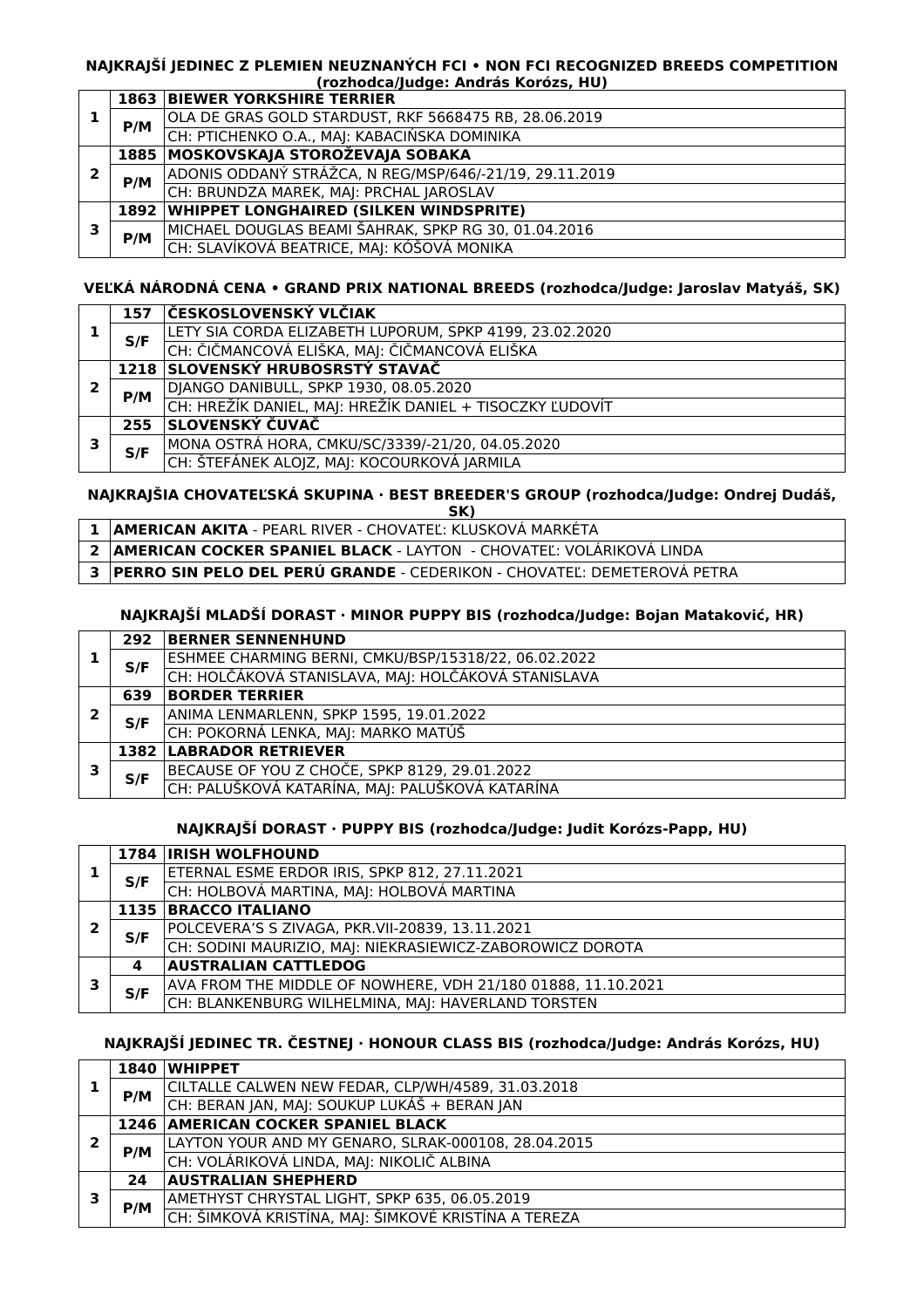# **NAJKRAJŠÍ VETERÁN · VETERAN BIS (rozhodca/Judge: Satu Ylä-Mononen, FI)**

|   | 694 | <b>IRISH SOFT COATED WHEATEN TERRIER</b>           |
|---|-----|----------------------------------------------------|
|   | P/M | HOUSE OF SOFTY ORLANDO, CLP/SCT/580, 24.11.2011    |
|   |     | CH: RUDOLPH ULRIKE, MAJ: ŠUBERTOVÁ PETRA           |
|   | 503 | <b>NEWFOUNDLAND</b>                                |
| 2 | P/M | BALDUF BLACK NEW DENIS BEAR, SPKP 1915, 23.05.2014 |
|   |     | CH: DENISOV JAROSLAV, MAJ: BENEDEKOVÁ GABRIELA     |
| 3 |     | <b>1088 DALMATINSKI PAS</b>                        |
|   | S/F | LANCIA S. STRACIATELLA, SPKP 1349, 24.06.2013      |
|   |     | CH: GÜRTLEROVÁ JANA, MAJ: GÜRTLER ANDREJ           |

# **BEST IN GROUP FCI 1 (rozhodca/Judge: Brigita Kremser, SI)**

|   | 235 | <b>SCHIPPERKE</b>                                                 |
|---|-----|-------------------------------------------------------------------|
|   | S/F | YOLANDI BY ATRIA CORDIS, CMKU/SIP/876/-21/21, 11.04.2021          |
|   |     | CH: MIKUS-KORALEWSKA DOROTA, MAJ: HOLODŇÁK BLÁHOVÁ BARBORA        |
|   | 190 | <b>COLLIE ROUGH</b>                                               |
|   | P/M | TAMIRA'S MIRACLES A QUESTION OF TIME, MET.COLL.574/18, 03.12.2017 |
|   |     | CH: TIBOLD ALEXANDRA, MAJ: TIBOLD ALEXANDRA                       |
| 3 | 238 | <b>SHETLAND SHEEPDOG</b>                                          |
|   | P/M | TYCANCY ZUPERHERO, ÖHZB/SHET 3038, 10.05.2018                     |
|   |     | CH: DORER CHRISTINA, MAJ: SCHATZL DENISE                          |

# **BEST IN GROUP FCI 2 (rozhodca/Judge: Milan Plundra, CZ)**

|   |     | 546 SCHNAUZER SCHWARZ                                   |
|---|-----|---------------------------------------------------------|
|   | P/M | MASAAL KITE RUNNER-N, ROI 20/40706, 22.01.2020          |
|   |     | CH: FAVARO SABINA, MAJ: GILARDONI MATTIA                |
|   |     | 562   ST. BERNHARDSHUND KURZHAARIG                      |
| 2 | P/M | CHRISS OD KLÁŠTERNÍCH LESŮ, CMKU/SB/4663/20, 19.04.2020 |
|   |     | CH: HAVLÍČEK ZDENĚK, MAJ: HAVLÍČEK ZDENĚK               |
| з | 466 | <b>GROSSER SCHWEIZER SENNENHUND</b>                     |
|   | P/M | MAGNAT GROSS ART, CMKU/VSP/4331/-20/19, 23.11.2019      |
|   |     | CH: PENKO MARIA, MAJ: MANÁK MARTIN                      |

# **BEST IN GROUP FCI 3 (rozhodca/Judge: Maša Široka, SI)**

|   | 784 | <b>TERRIER BRAZILEIRO</b>                              |
|---|-----|--------------------------------------------------------|
|   | P/M | YBOPE DO JARDIM IMBUI, CBKC RJB/17/02792, 27.07.2017   |
|   |     | CH: MAGALHAES ANDRADE THAYANA, MAJ: PRIKLER ANDREA     |
|   | 698 | <b>IRISH SOFT COATED WHEATEN TERRIER</b>               |
| 2 | S/F | FLARE KNÍ-YORK Z TRŽIŠTĚ, CLP/SCT/860, 15.02.2018      |
|   |     | CH: ŠMÍDOVÁ MARCELA, MAJ: ŠUBERTOVÁ PETRA              |
|   | 753 | <b>STAFFORDSHIRE BULL TERRIER</b>                      |
| 3 | P/M | ADEBAYOR OF BLACK SEALS, CMKU/SBT/12948/19, 12.05.2019 |
|   |     | CH: NAVRÁTIL JAN, MAJ: LINKOVÁ VENDULA                 |

# **BEST IN GROUP FCI 4 (rozhodca/Judge: Patricia Burunkai, HU)**

|   | 846 | <b>DACHSHUND KURZHAAR ZWERG</b>                             |
|---|-----|-------------------------------------------------------------|
|   | S/F | BABY YUPPÍ LONG VILLAIN, SPKP 6771, 24.09.2020              |
|   |     | CH: CHOVANCULIAKOVÁ VERONIKA, MAJ: CHOVANCULIAKOVÁ VERONIKA |
|   | 856 | <b>DACHSHUND LANGHAAR ZWERG</b>                             |
|   | S/F | HONORIS CAUSA ADACAIS AUGUS, SPKP 6991, 15.06.2021          |
|   |     | CH: AUGUSTIN JOSEF, MAJ: BOHUNOVÁ SILVIA                    |
|   | 875 | <b>DACHSHUND RAUHHAAR ZWERG</b>                             |
| 3 |     | DIBBES DOGABO, CLP/JTK/99448, 03.08.2019                    |
|   | S/F | CH: HANILCOVÁ ŠÁRKA, MAJ: MACHAJ ROMAN                      |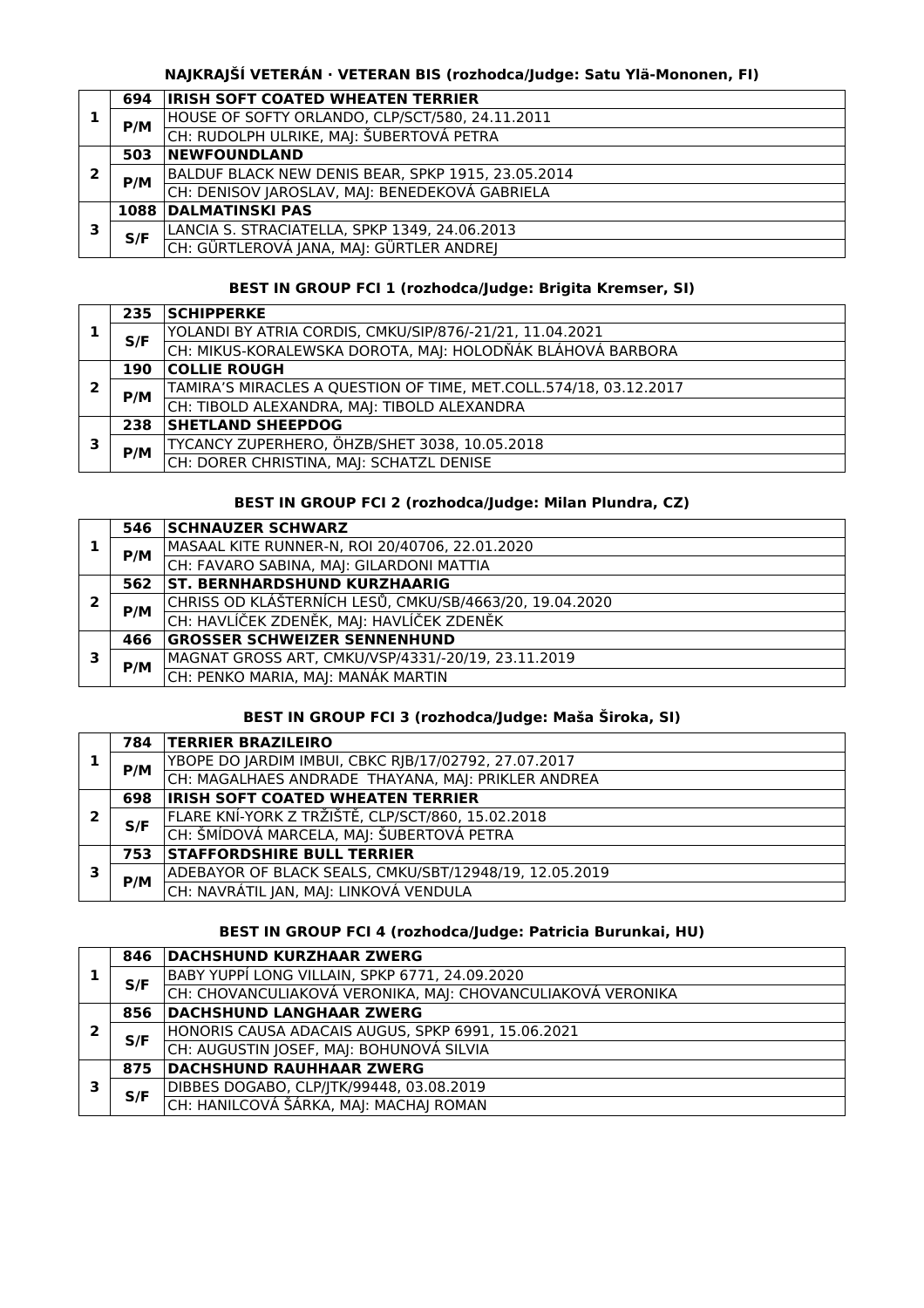# **BEST IN GROUP FCI 5 (rozhodca/Judge: Gabriela Ridarčíková, SK)**

|   | 982 | <b>SAMOYED</b>                                                |
|---|-----|---------------------------------------------------------------|
|   | P/M | KLAJOKLIŲ ŠUO AFFECTED BY YOU, LSVK SA 0871/20, 01.07.2020    |
|   |     | CH: MICKIENÉ DALIA, MAJ: MICKIENÉ DALIA                       |
|   | 933 | <b>DEUTSCHER ZWERGSPITZ (POMERANIAN)</b>                      |
| 7 | P/M | FALCNORY RITCHIE BLACKOMORES RAINBOW, UKU.0505033, 20.11.2020 |
|   |     | CH: SOKOLOVA TETYANA, MAJ: ZVONTSOV DMYTRO                    |
| э |     | <b>1024 XOLOITZCUINTLE STANDARD</b>                           |
|   | S/F | TLAYUDA (ALONSO/TOJO), MET.MEX.MEZT.11/H/22, 02.05.2021       |
|   |     | CH: ALONSO MIGUEL Y SILVIA TOJO, MAJ: HERCZEG BEÁTA           |

# **BEST IN GROUP FCI 6 (rozhodca/Judge: Iva Černohubová, CZ)**

|   |     | 1118 RHODESIAN RIDGEBACK                            |
|---|-----|-----------------------------------------------------|
|   | S/F | JUST LIKE A DREAM OF LUANDA, SPKP 2578, 13.01.2021  |
|   |     | CH: KRCHŇAVÁ MILADA, MAJ: KRCHŇAVÁ MILADA           |
|   |     | <b>1072 DALMATINSKI PAS</b>                         |
|   | P/M | ENDGAME DI CA' GILARDONI, ROI 20/122318, 13.06.2020 |
|   |     | CH: GILARDONI MATTIA, MAJ: GILARDONI MATTIA         |
|   |     | <b>1089 GRAND GASCON SAINTONGEOIS</b>               |
| 3 | S/F | AURORA POM'S DYNASTY DJ, SPKP 6, 18.03.2018         |
|   |     | CH: HORŇÁKOVÁ DOMINIKA, MAJ: ŠIŠA PETER             |

# **BEST IN GROUP FCI 7 (rozhodca/Judge: Róbert Kotlár, HU)**

|   |     | 1170 ENGLISH SETTER                                      |
|---|-----|----------------------------------------------------------|
|   | S/F | EXPENSIVE STONE AMAZONIT, MET.AS.6525/19, 06.07.2019     |
|   |     | CH: PÁLOCSKA HENRIETT, MAJ: PÁLOCSKA CSENGE              |
|   |     | 1218 SLOVENSKÝ HRUBOSRSTÝ STAVAČ                         |
| 2 | P/M | DJANGO DANIBULL, SPKP 1930, 08.05.2020                   |
|   |     | CH: HREŽÍK DANIEL, MAJ: HREŽÍK DANIEL + TISOCZKY ĽUDOVÍT |
|   |     | 1142 DEUTSCHER KURZHAAR. VORSTEHHUND                     |
| з | P/M | BARON Z LAUKOVHO DVORA, SPKP 7858, 15.10.2020            |
|   |     | CH: LAUKO DOMINIK, MAJ: LAUKO DOMINIK                    |

# **BEST IN GROUP FCI 8 (rozhodca/Judge: Radim Kašpar, CZ)**

|   |     | 1338 GOLDEN RETRIEVER                                         |
|---|-----|---------------------------------------------------------------|
|   | P/M | EVIDOG YORICK, SPKP 3273, 10.09.2016                          |
|   |     | CH: SIKOVÁ EVA, MAJ: SIKOVÁ EVA                               |
|   |     | <b>1244 AMERICAN COCKER SPANIEL BLACK</b>                     |
| 2 | P/M | LAYTON BECAUSE I SAID SO, SPKP 2008, 26.04.2017               |
|   |     | CH: VOLÁRIKOVÁ LINDA, MAJ: CAISOVA SILVIA                     |
|   |     | <b>1300 ENGLISH SPRINGER SPANIEL</b>                          |
| 3 | P/M | PROFFESSOR XAVIER ELATER POLONICA, PKR.VIII-39996, 28.10.2019 |
|   |     | CH: SKÓRZEWSKA AGNIESZKA, MAJ: SKÓRZEWSKA AGNIESZKA           |

# **BEST IN GROUP FCI 9 (rozhodca/Judge: Sean Delmar, IE)**

|   |     | 1702 PAPILLON                                              |
|---|-----|------------------------------------------------------------|
|   | P/M | OPTIMIZMO NICK-NACK, LSVK PA 0849/20, 22.08.2020           |
|   |     | CH: KAIRIENE DIANA, MAJ: KAIRIÉNÉ DIANA                    |
|   |     | <b>1501 CANICHE GRAND BLANC</b>                            |
| 2 | P/M | KATMARY'S RINGMASTER, BCU 172 - 003636, 03.03.2021         |
|   |     | CH: IVANOVA-ZORINA I., MAJ: NAGY EDINA                     |
|   |     | 1688   MOPS (PUG)                                          |
| З | P/M | GROF LEGEND-FLOYD FREEDOM FIGHTER, JR 76180 MP, 21.08.2021 |
|   |     | CH: SEKULIĆ VLADO, MAJ: TIBAY NORBERT + VLADO SEKULIC      |